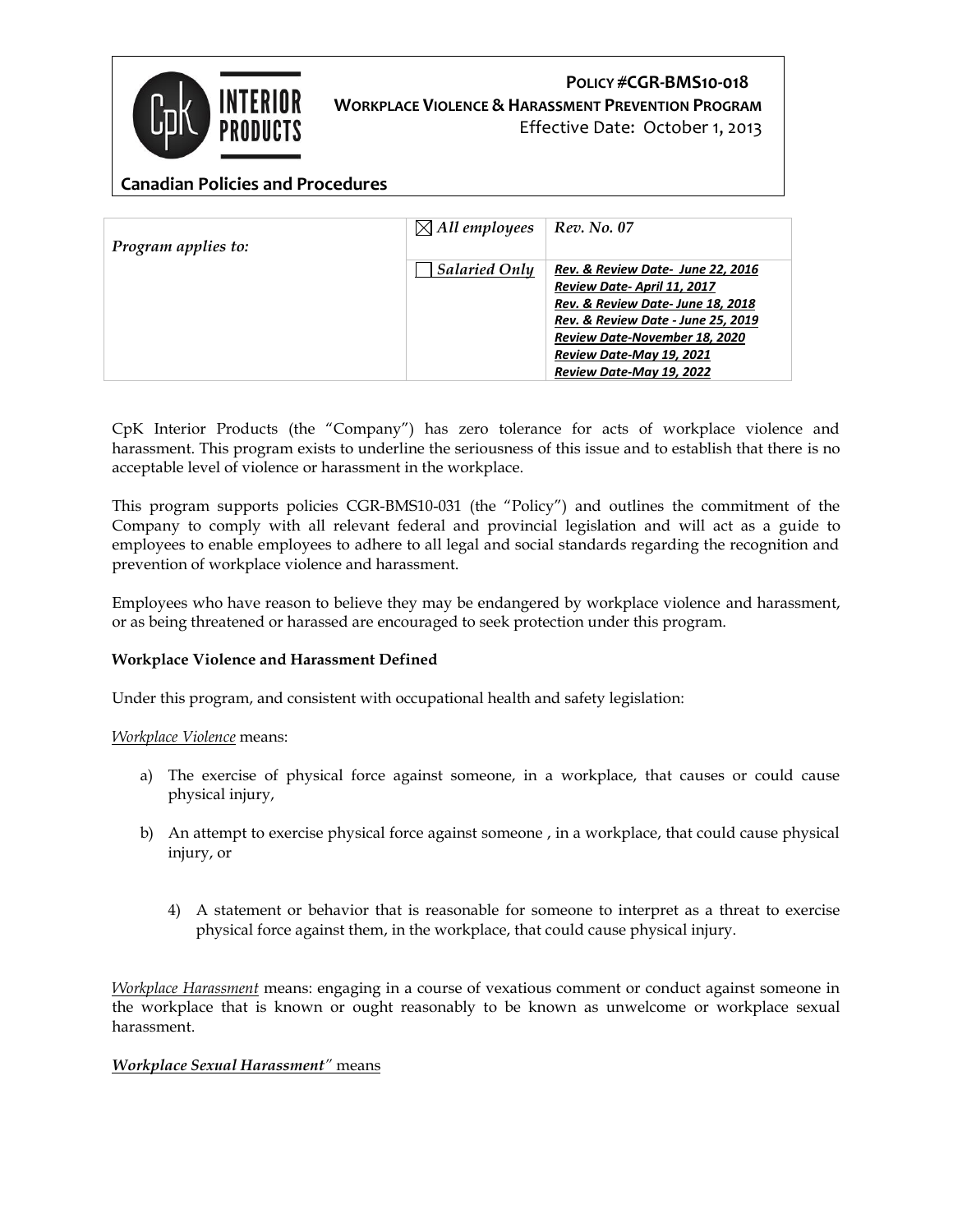

# **POLICY #CGR-BMS10-018 WORKPLACE VIOLENCE &HARASSMENT PREVENTION PROGRAM**

Effective Date: October 1, 2013

# **Canadian Policies and Procedures**

(4) engaging in a course of vexatious comment or conduct against a worker in a workplace because of sex, sexual orientation, gender identity or gender expression, where the course of comment or conduct is known or ought reasonably to be known to be unwelcome, or

(b) making a sexual solicitation or advance where the person making the solicitation or advance is in a position to confer, grant or deny a benefit or advancement to the worker and the person knows or ought reasonably to know that the solicitation or advance is unwelcome.

*Workplace:* is defined as any land, premises, location, or thing at, upon, in or near which someone works. This includes areas such as offices, shop floors, restrooms, cafeterias, lockers, conference rooms, parking lots, mobile workplaces and Company related functions.

#### **Prohibited Behaviours / Conduct**

The Company prohibits anyone from behaving in a violent or threatening manner. Further, the Company prohibits all forms of workplace harassment. Such prohibited conduct includes but is not limited to:

- Making remarks, jokes, or innuendos that demean, ridicule, intimidate, or offend
- Bullying
- Leaving threatening notes at or sending offensive e-mails
- Inappropriate sexual touching, advances, suggestions, or requests
- Verbally threatening to injure an individual
- Shaking a fist at an individual
- Possessing a weapon at work
- Hitting, trying to hit or threatening to hit an individual
- Throwing, trying to throw or threatening to throw an object at an individual
- Kicking an object an individual is standing on, such as a ladder
- Trying to run someone down using a vehicle or equipment

**Note:** Properly discharged supervisory responsibilities are not considered workplace harassment

#### **WORKPLACE VIOLENCE AND HARASSMENT PREVENTION**

#### **Safety in the Workplace**

Employees must share the responsibility of making the workplace safe and healthy. Individuals are in the best position to identify and report harassment and potential threats of violence at an early stage to enable management to take appropriate measures to prevent workplace harassment and violence.

As such, all employees are obligated to report on a timely basis to their supervisor any acts of workplace harassment, or violence, or any other behavior that may indicate the potential for a violent act to be committed. Where it is not possible or practical to report such ehavior to your supervisor, an employee shall report any such behavior to Human Resources, a Health and Safety Committee member, or any other member of management, as applicable.

#### **Risk Assessments**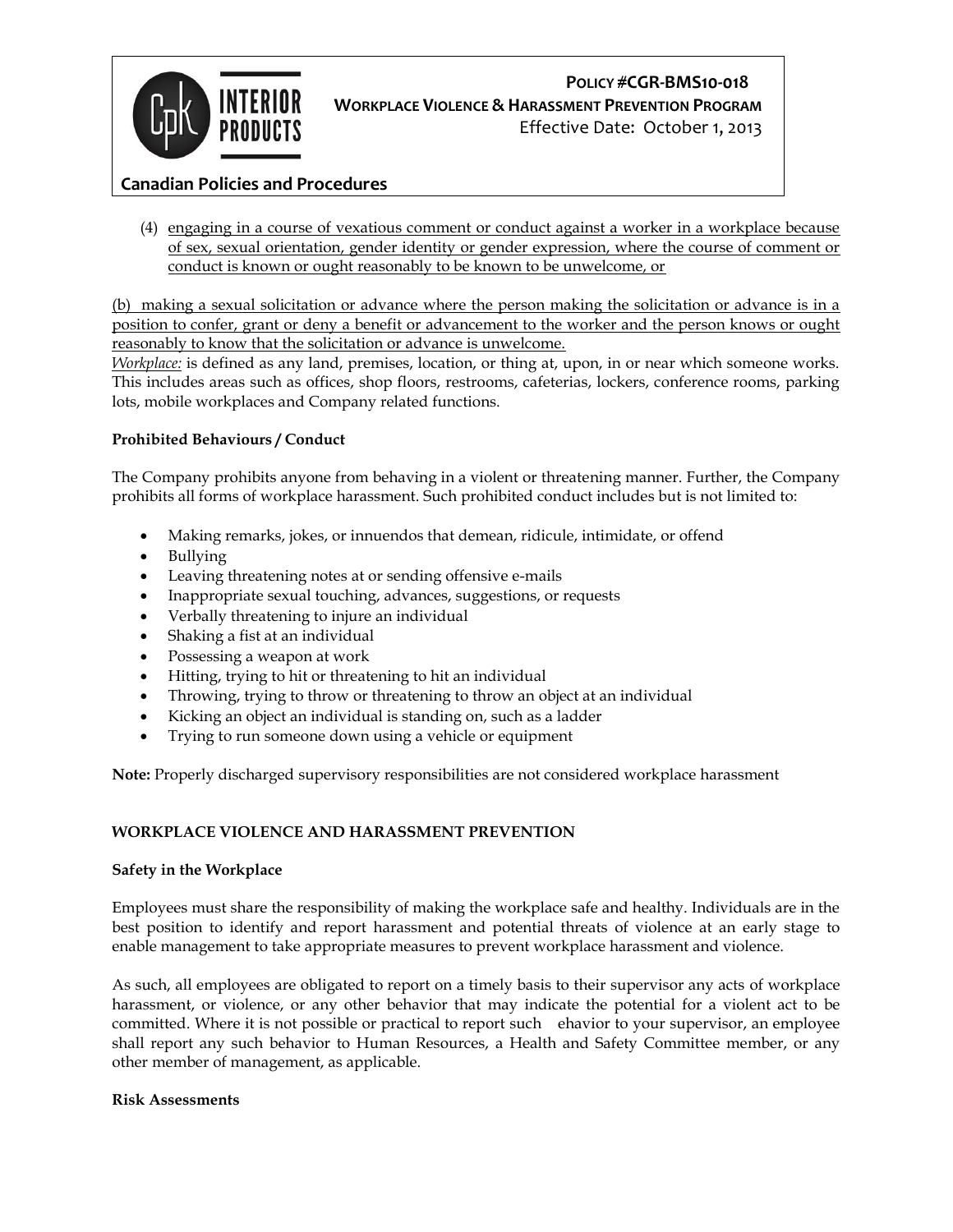

# **POLICY #CGR-BMS10-018 WORKPLACE VIOLENCE & HARASSMENT PREVENTION PROGRAM** Effective Date: October 1, 2013

# **Canadian Policies and Procedures**

The Company will assess the risk of workplace violence and harassment in each of its locations and provide a copy of its report and recommendations to the local Health and Safety Committee. Risk assessments will be reviewed annually or more often, as necessary. This review will include measures & procedure to control the risks identified in the assessment as likely to expose a worker to physical injury.

### **Training**

The Company will provide information to employees regarding the Policy and this Program through safety talks and any other appropriate means.

#### **Domestic Violence**

Employees shall notify their supervisor, or Human Resources, as they deem appropriate if they are aware, or have reason to believe, that domestic violence may occur in the workplace and that it would likely expose an employee to physical injury.

The Company will take reasonable precautions to protect workers in situations where domestic violence could occur in the workplace and that it would likely expose someone to physical injury.

These situations will be dealt with on a case by case basis in order to develop reasonable precautions while attempting to respect the individual's privacy and sensitivity of the issue.

### **WHAT TO DO IF WORKPLACE VIOLENCE OR HARASSMENT OCCURS**

#### **Summoning Assistance**

#### 4. *In Emergency or Dangerous Violent Situations*

In an emergency or dangerous situation, employees shall summon assistance immediately by contacting their supervisor or dialing security directly. Security will phone the police or other emergency response personnel, if appropriate and required, and escort them to the scene. In locations with no on-site security, emergency personnel should be contacted directly.

*Important: Unless there is no other alternative, employees should NOT confront individuals who appear to be an immediate threat. Contact Security or 9-911 immediately.* 

#### *B. In Non-Emergency Violent Situations*

Employees who observe or become aware of a non-emergency violent situation in the workplace, such as a verbal argument or other workplace harassment, shall immediately notify their supervisor. When that is not possible or practical, employees shall notify someone in Human Resources, the Health and Safety Committee, or another member or management.

The supervisor or other management shall:

- 1. Ensure all parties are safe and not placed in greater danger;
- 2. Attempt to diffuse the situation;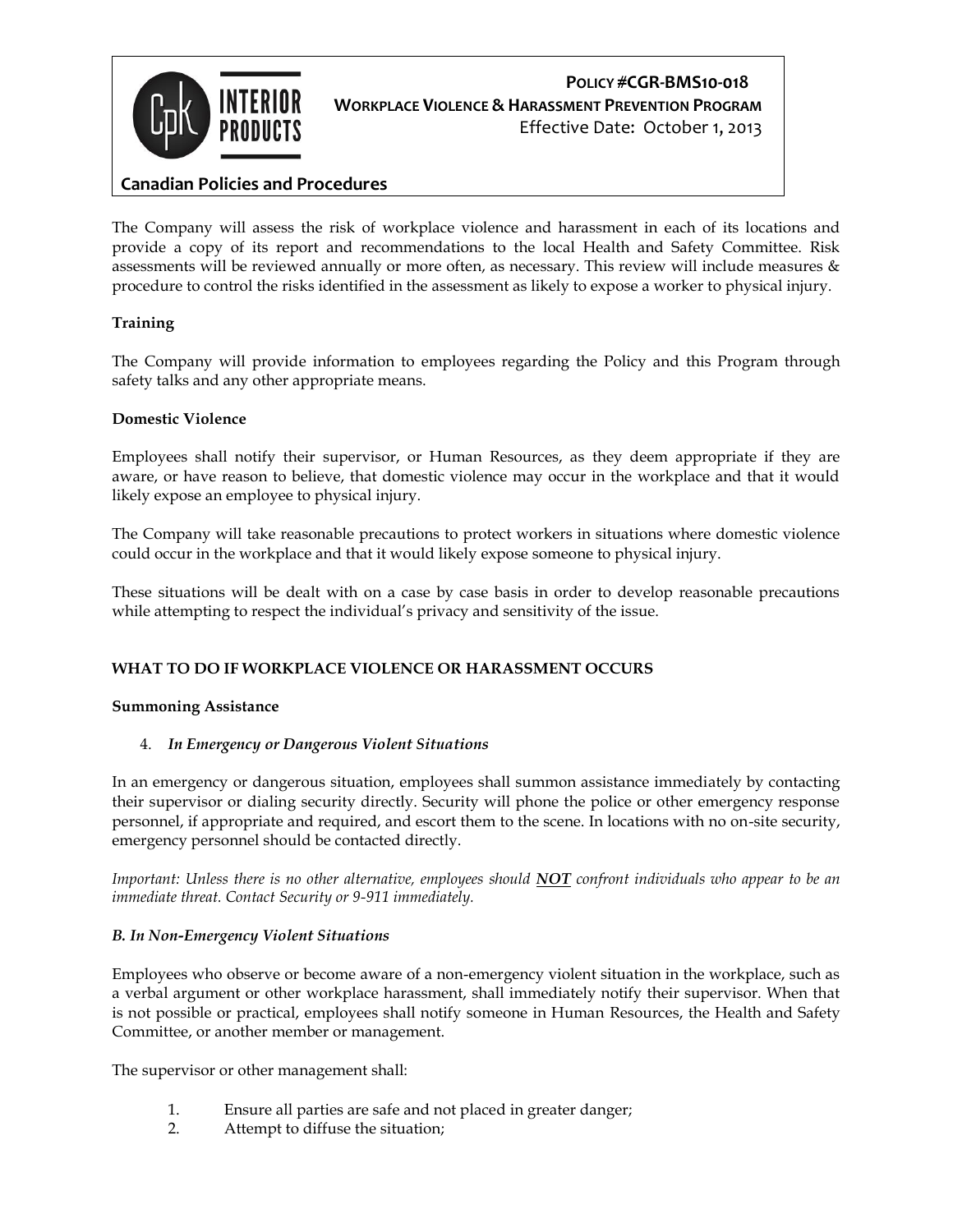

# **POLICY #CGR-BMS10-018 WORKPLACE VIOLENCE & HARASSMENT PREVENTION PROGRAM**

Effective Date: October 1, 2013

# **Canadian Policies and Procedures**

- 3. Call for emergency response personnel, if required; and
- 4. Report the incident to the appropriate parties

#### **Right to Refuse**

An employee can refuse to work if he or she has reason to believe that he or she may be endangered by workplace violence.

#### **The Investigation**

Human Resources will investigate if the incident involves violence and/or the threat of violence and nonprohibited grounds based harassment.

#### *Step 1: SUMMONING IMMEDIATE ASSISTANCE*

- **Emergency Situations:** Employees shall summon assistance immediately by contacting their supervisor, dialing security directly or dial 9-911
- **Non-Emergency Situations:** Employee(s) makes complaint to Manager/Supervisor or HR representative. When this is not possible or practical, employees shall notify someone in Human Resources, the Health and Safety Committee, Security, or another member of management. HR takes ownership of all complaints
- **Step 2:** HR representative will initiate and use a Workplace Violence & Harassment Investigation Checklist during the investigation
- **Step 3:** HR Representative provides fact sheet to complainant(s) and requests fact sheet be completed and returned to HR Representative within 24 hours, where practical
- **Step 4:** Upon receipt of complainant(s) fact sheet. HR representative holds meeting with complainant(s) within 24 hours, where practical, for purpose of seeking questions/clarification on fact sheet

When requested by the Complainant, the Company may try to resolve the complaint informally without a full investigation.

If it is determined a formal investigation is necessary, proceed as follows:

- **Step 5:** HR representative meets with the respondent(s) and alleged witness(s), providing a fact sheet, and requests fact sheets be completed and returned within 24 hours, where practical
- **Step 6:** Upon receiving the fact sheets, a HR representative holds meeting with respondent(s) and alleged witness(s) within 24 hours, where practical, for purpose of seeking questions/clarification on fact sheet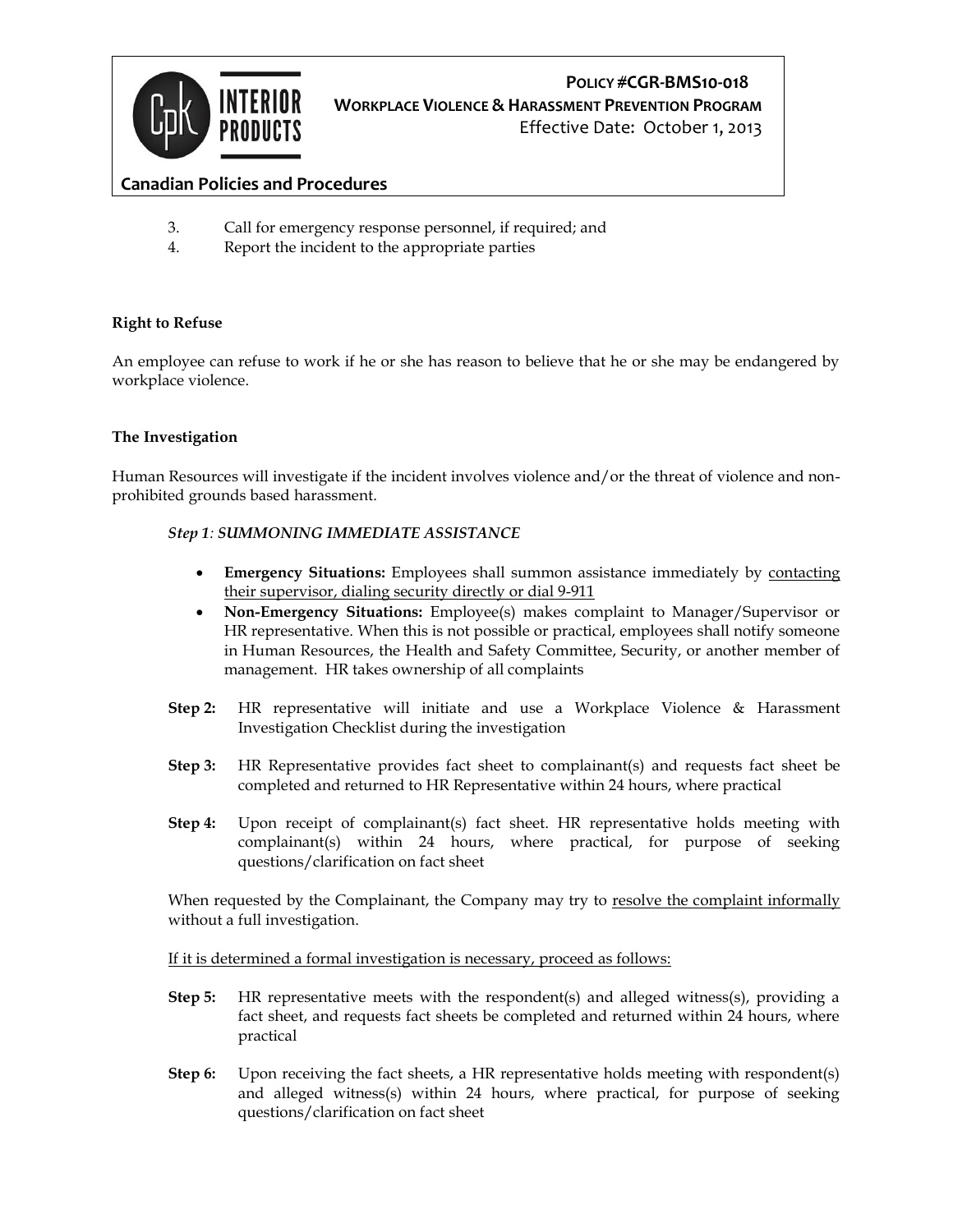

# **POLICY #CGR-BMS10-018 WORKPLACE VIOLENCE &HARASSMENT PREVENTION PROGRAM**

Effective Date: October 1, 2013

## **Canadian Policies and Procedures**

- **Step 7:** Within one (1) week from Step 5, where practical: HR representative makes a disposition based on the findings of the investigation and convenes meetings with first the complainant(s) and respondent(s) to inform them in writing of the results of the investigation and of any corrective action that has been taken or that will be taken as a result of the investigation
- **Step 8:** The HR representative will maintain all investigation documentation in the Human Resources office

#### **OR**

If the incident involved harassment under the prohibited grounds:

- Statements are taken from the complainant, respondent and all relevant witnesses
- Findings from the investigation are used to take appropriate measure and corrective action
- Investigators report back to the complainant and respondent to inform them in writing of the results of the investigation and of any corrective action that has been taken or that will be taken as a result of the investigation
- The situation is monitored so that there are no further occurrences and/or reprisals

Despite the foregoing, the Company may try to resolve a complaint informally without a full investigation when so requested by the complainant.

Information obtained during an investigation about an incident or complaint of workplace harassment or violence, including identifying information about any individuals involved, will not be disclosed unless the disclosure is necessary for the purposes of investigating or taking corrective action with respect to the incident or complaint, or is otherwise required by law.

#### **Resolution of the Complaint**

If the complaint is proven valid, corrective action will be taken against the offending employee. Appropriate discipline will depend on the facts of the situation and may include, but is not limited to, verbal or written warnings, reassignment of duties, suspension or termination. In certain circumstances, the Company may request that the employee attend counseling or seek help from a third party either voluntarily or as a condition of continued employment.

If it is determined that the complaint has no validity, and was, in fact, lodged with malicious intent, the complainant may be subject to discipline under the misconduct ruled outlined in the CpK Standards of Conduct.

Complaint resolutions deemed unsatisfactory may be appealed to the Plant Human Resources Manager.

The Policy and this Program in no way precludes the complainant's right to seek action under applicable federal or provincial legislation. However, both the Company and the Union urge employees to use the internal mechanisms as outlined above before seeking alternative recourse.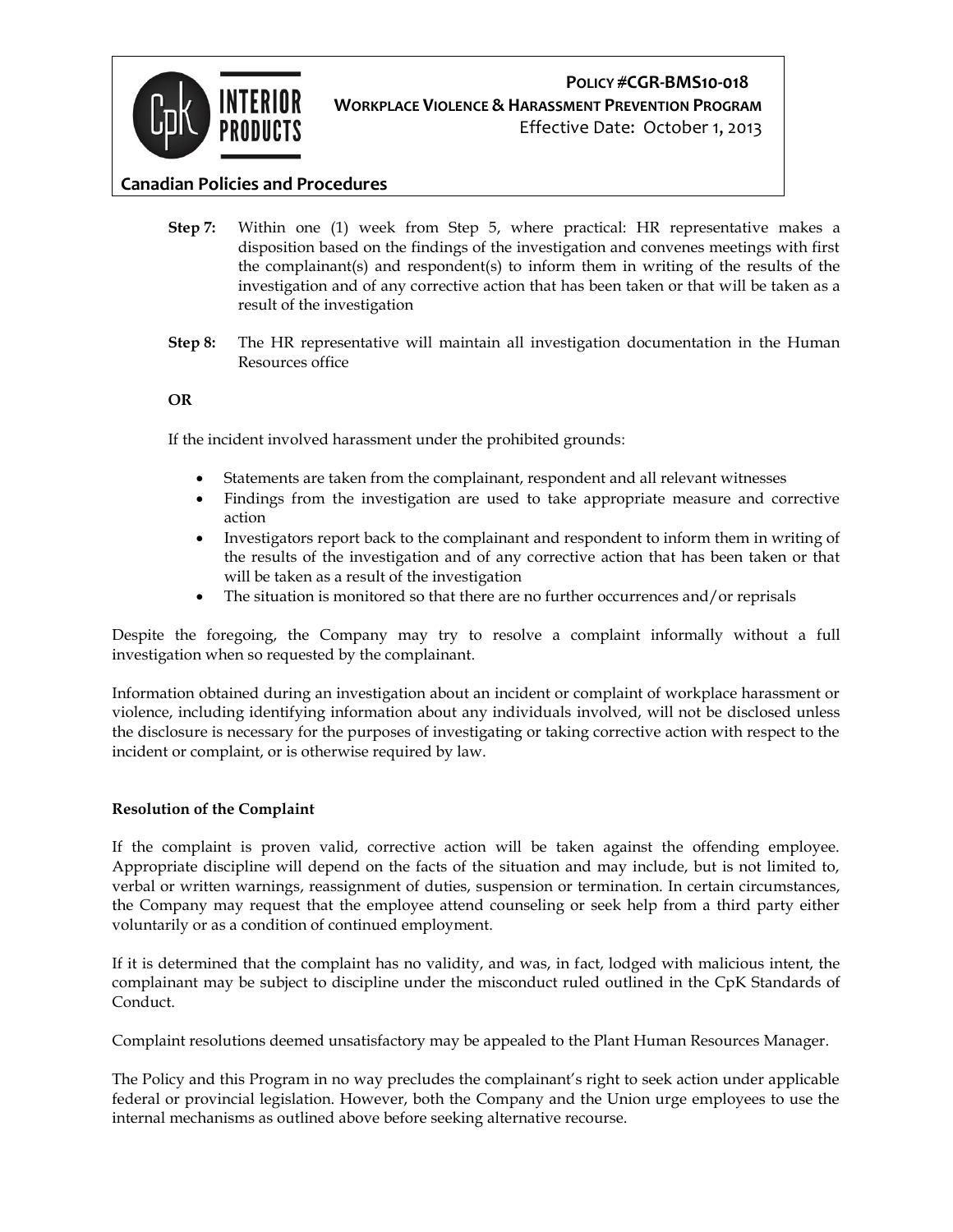

# **POLICY #CGR-BMS10-018 WORKPLACE VIOLENCE & HARASSMENT PREVENTION PROGRAM** Effective Date: October 1, 2013

## **Canadian Policies and Procedures**

#### **DELEGATION OF RESPONSIBILITIES**

#### **All Employees**

 Report on a timely basis to the appropriate individuals any act of workplace violence or harassment, or other behavior that may indicate the potential for a violent act to be committed

#### **Human Resources/ /Plant Health and Safety**

- In consultation with the Joint Health and Safety Committee, develop workplace violence and harassment prevention programs and compliance plans to be followed by all CpK Operations in implementing this Policy
- Maintain an incident reporting system to record acts of workplace violence & harassment & appropriately communicate all official statistics & reports on incidents of workplace violence.
- Provide direction and guidance in matters relating to the maintenance of a violent and harassment-free workplace
- Receive, review & maintain site risk assessment & review re-assessments as required.
- Conduct investigations into acts of workplace violence.
- Regularly review reported incidents to improve prevention strategies.
- Maintain mandatory safety talks and corresponding records on workplace violence and workplace harassment prevention
- Review incident reports regarding acts of workplace violence and harassment and appropriately communicate all official statistics and reports on incidents of workplace violence and harassment.

#### **Local Joint Health and Safety Committee**

- Ensure workplace violence and harassment prevention policies and programs are posted
- Be a resource to employees, union and management in all matters relating to the maintenance of a violence and harassment-free workplace
- Receive, review and maintain site risk assessment and review re-assessments as required
- Provide to the Ministry of Labour all notices required under the Act where an incident results in a person being killed, critically injured or requiring medical attention.

#### **Security Services**

- Conduct risk assessments and provide information to the local Joint Health and Safety **Committee**
- Review risk assessments annually or more often as required to give effect to the program
- Counsel operating management on the development of measures to safeguard the employees and assets of CpK Interior Products
- Assist in investigations into threats or acts of workplace violence and harassment and maintain liaison with public law enforcement agencies